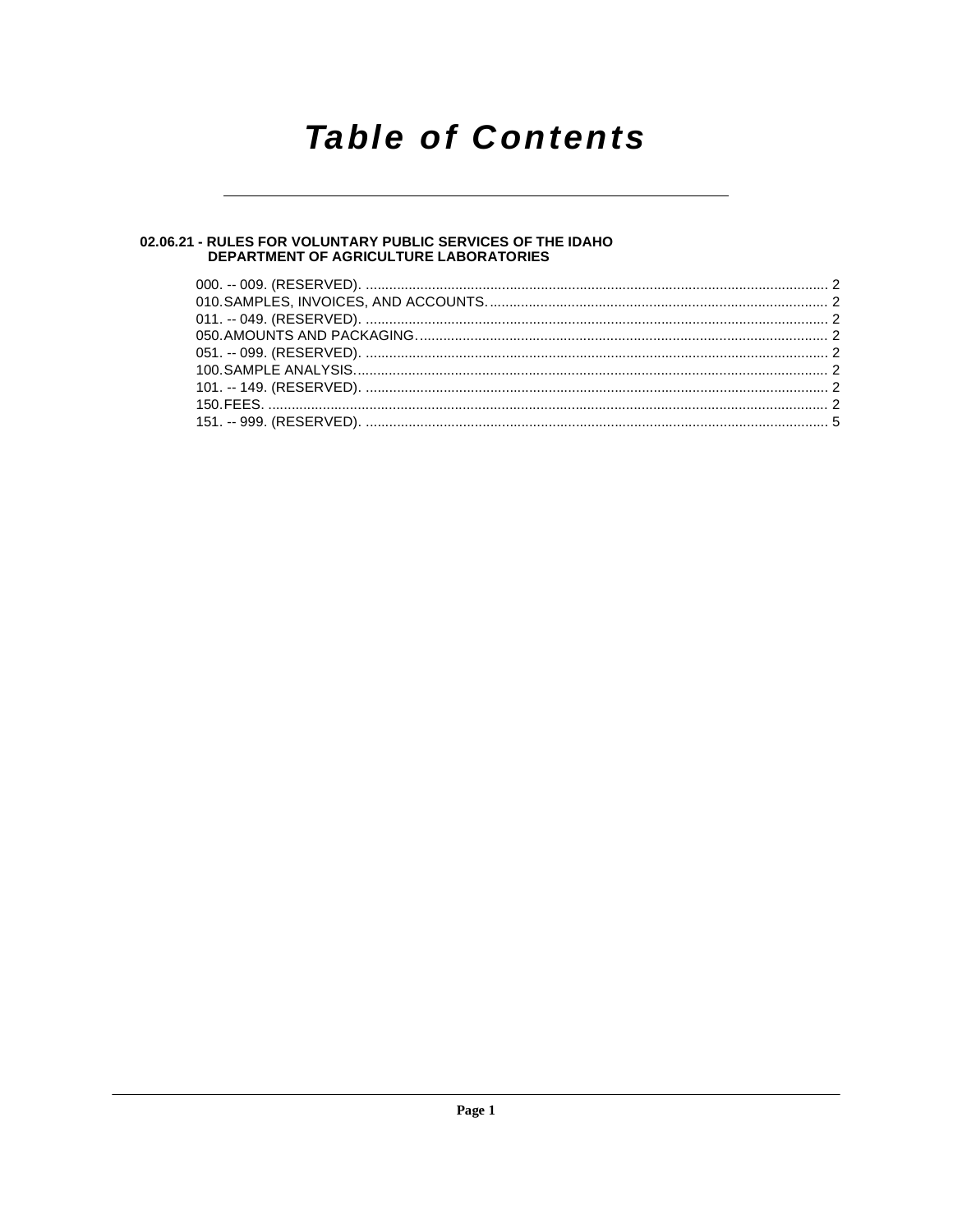#### **IDAPA 02 TITLE 06 Chapter 21**

### **02.06.21 - RULES FOR VOLUNTARY PUBLIC SERVICES OF THE IDAHO DEPARTMENT OF AGRICULTURE LABORATORIES**

#### <span id="page-1-1"></span><span id="page-1-0"></span>**000. -- 009. (RESERVED).**

#### <span id="page-1-18"></span><span id="page-1-2"></span>**010. SAMPLES, INVOICES, AND ACCOUNTS.**

Samples should be submitted with the request for the specific determination(s) desired. Invoices for services performed will be sent monthly; accounts more than thirty (30) days past due will be subject to an interest rate of twelve percent (12%) per annum on the account balance for each month the account is delinquent. Accounts with a history of delinquency shall be required to submit payment in advance. Checks should be made payable to Idaho Department of Agriculture. (7-14-92)

### <span id="page-1-3"></span>**011. -- 049. (RESERVED).**

<span id="page-1-9"></span><span id="page-1-4"></span>**050. AMOUNTS AND PACKAGING.** 

The following amounts and packaging are acceptable: (7-14-92)

**01.** Grain And Mixed Feeds And Dry Commercial Fertilizers. One (1) to five (5) pounds in a sturdy arton. If available, a label or other information as to the nature of the sample should be enclosed. (7-14-92) bag or carton. If available, a label or other information as to the nature of the sample should be enclosed.

<span id="page-1-14"></span><span id="page-1-13"></span>**02.** Liquid Feeds And Fertilizers. One-half (1/2) pint in a tightly sealed jar or bottle. (7-14-92)

<span id="page-1-10"></span>**03. Dried Roughage**. Five (5) to ten (10) pounds in a sturdy bag or carton.  $(7-14-92)$ 

<span id="page-1-19"></span><span id="page-1-12"></span>**04.** Silage. Five (5) to ten (10) pounds in a polyethylene bag.  $(7-14-92)$ 

**05.** Fresh Plant Material. Five (5) to ten (10) pounds in a paper bag or carton with free circulation of air. Do not seal fresh plant material in polyethylene bags as it may "ensile" in transit. (7-14-92)

### <span id="page-1-5"></span>**051. -- 099. (RESERVED).**

### <span id="page-1-16"></span><span id="page-1-15"></span><span id="page-1-6"></span>**100. SAMPLE ANALYSIS.**

**01. Preparation And Results**. Samples will usually be prepared for analyses on the first day of the week following the week in which they are received. Results will usually be reported by the end of the week in which analysis is begun, for a turn-around time of not more than two  $(2)$  weeks.  $(7-14-92)$ analysis is begun, for a turn-around time of not more than two  $(2)$  weeks.

**02. Priority**. Persons submitting samples are advised that analytical work necessary for support of the Department's regulatory programs will have priority over private samples and this may occasionally cause delays in the analysis of private samples. (7-14-92) the analysis of private samples.

**03. Responsibility**. The laboratory will accept responsibility only for the work performed on the sample as received. Reports will be prominently labeled "Not An Official Sample". If an official sample is required for legal or other reasons, arrangements must be made to have a sample taken by a State Inspector, subject to the charges as outlined in Subsection 150.02.k. (7-14-92)

<span id="page-1-17"></span>**04.** Sample Retention. Portions of all samples will be held for a period of sixty (60) days in case of a referee analysis is required. Samples may be retained for a longer period only when a special request in writing has been received. (7-14-92)

<span id="page-1-7"></span>**101. -- 149. (RESERVED).**

<span id="page-1-8"></span>**150. FEES.**

<span id="page-1-11"></span>**01.** Free Schedule. The fee schedule shall apply to all re-run requests except when, in the discretion of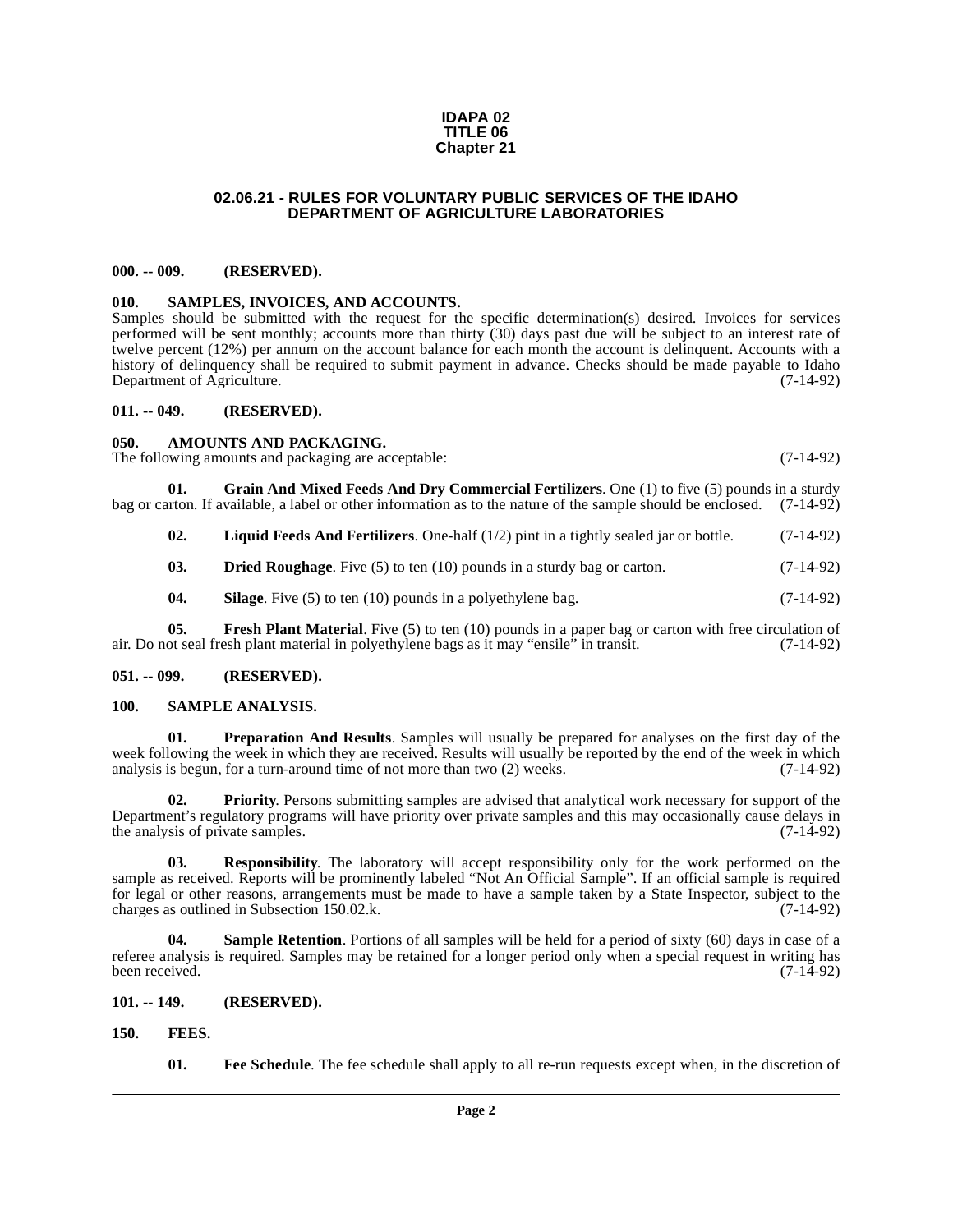the laboratory director, there is substantial justification for retesting a sample at no charge. (7-14-93) **02. Schedule Of Charges**. (7-14-92)

<span id="page-2-3"></span><span id="page-2-2"></span>a. Feeds and feedstuffs.

| Moisture                                            | \$5  |
|-----------------------------------------------------|------|
| Crude Protein                                       | \$10 |
| Ether Extract (Crude Fat)                           | \$10 |
| Crude Fiber                                         | \$15 |
| Ash                                                 | \$5  |
| Complete Proximate Analysis                         | \$40 |
| Protein Equivalent from Non-protein Nitrogen (Urea) | \$5  |

Minerals: ten dollars (\$10) for the first, two dollars (\$2) each additional element: calcium, phosphorus, m, magnesium, copper, cobalt, manganese, iron, zinc, and sodium (salt). (7-1-93) potassium, magnesium, copper, cobalt, manganese, iron, zinc, and sodium (salt).

<span id="page-2-1"></span>b. Drugs in feeds.

| Sulfamethazine           | \$50 |
|--------------------------|------|
| Sulfathiazole            | \$50 |
| Amprolium                | \$25 |
| Zoalene                  | \$50 |
| Carbadox                 | \$50 |
| <b>Pyrantel Tartrate</b> | \$50 |

(7-1-93)

<span id="page-2-0"></span>c. Antibiotics in feeds (at levels of fifty (50) g/ton or higher).

| Chlortetracycline | \$50 |
|-------------------|------|
| Oxytetracycline   | \$50 |
| Penicillin        | \$50 |
| Tylosin           | \$50 |
| Monensin          | \$50 |
| Lasalocid         | \$75 |

(7-1-93)

<span id="page-2-4"></span>d. Vitamins.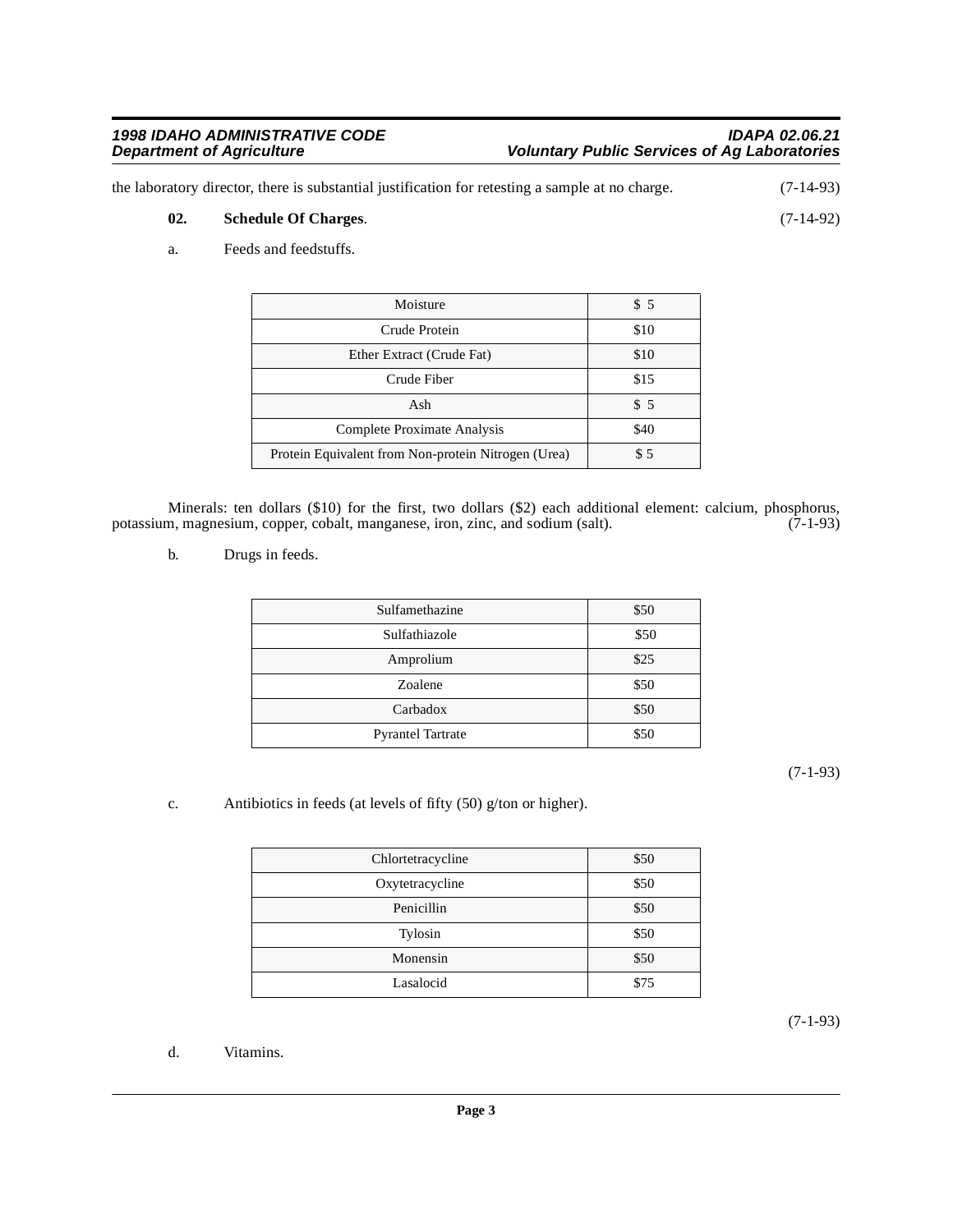| Vitamin A              | \$50 |
|------------------------|------|
| Vitamin A Liquid Feeds | \$50 |

(7-1-93)

### <span id="page-3-0"></span>e. Aflatoxins.

|--|

(7-1-93)

## <span id="page-3-1"></span>f. Fertilizers.

| Nitrogen                                            | \$7  |
|-----------------------------------------------------|------|
| Total P2O5                                          | \$6  |
| Total & Available P2O5                              | \$15 |
| Potash                                              | \$7  |
| <b>Total NPK</b><br>(Add \$9.00 for available P2O5) | \$20 |
| Calcium                                             | \$6  |
| Sulfur (combined)                                   | \$15 |
| Sulfur (free)                                       | \$15 |

(7-1-93)

## <span id="page-3-2"></span>g. Trace elements (fertilizers).

| Iron      | \$5 |
|-----------|-----|
| Copper    | \$5 |
| Manganese | \$5 |
| Boron     | \$5 |
| Zinc      | \$5 |
| Magnesium | \$5 |
| Cobalt    | \$5 |

(7-1-93)

h. Samples requiring additional sample preparation time, such as whole cottonseed, silage or hay, are subject to an additional maximum fifteen dollars (\$15) preparation fee. (7-1-93)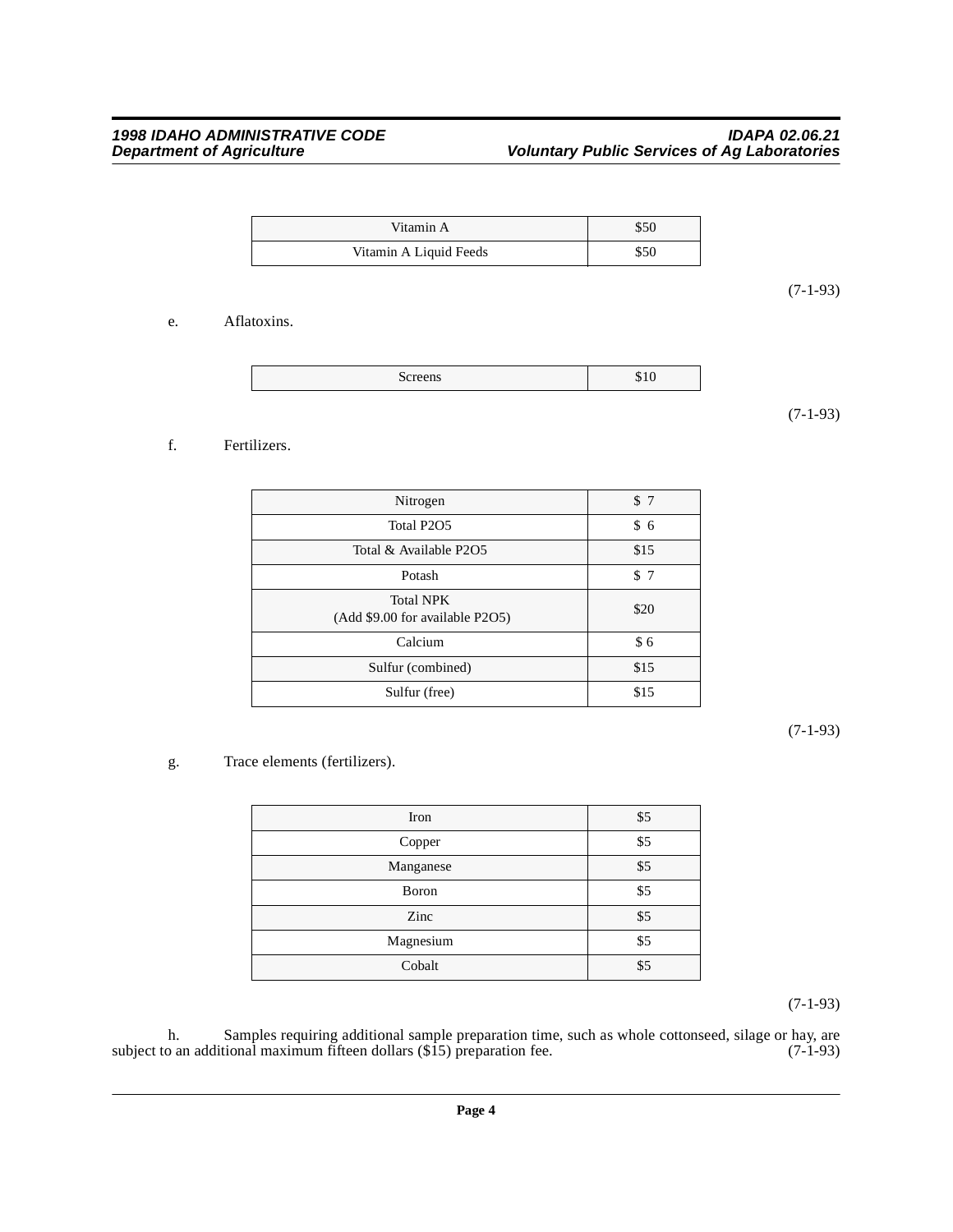i. Samples requiring a drug residue analysis are handled on a case-by-case basis. Please call the Department of Agriculture at (208) 334-2986 for information. (7-1-93)

j. Serology samples for the determination of plant diseases for non-regulatory purposes are handled e-by-case basis with a minimum charge of thirty-two dollars (\$32) per sample. (7-1-93) on a case-by-case basis with a minimum charge of thirty-two dollars (\$32) per sample.

k. Official samples for regulatory, legal or other reasons, taken by a state inspector, will be charged at a rate of twenty dollars (\$20) per hour, including travel time, with a minimum charge of twenty dollars (\$20). Mileage, meals, and lodging shall be charged at established state rates. (7-14-92)

## <span id="page-4-0"></span>**151. -- 999. (RESERVED).**